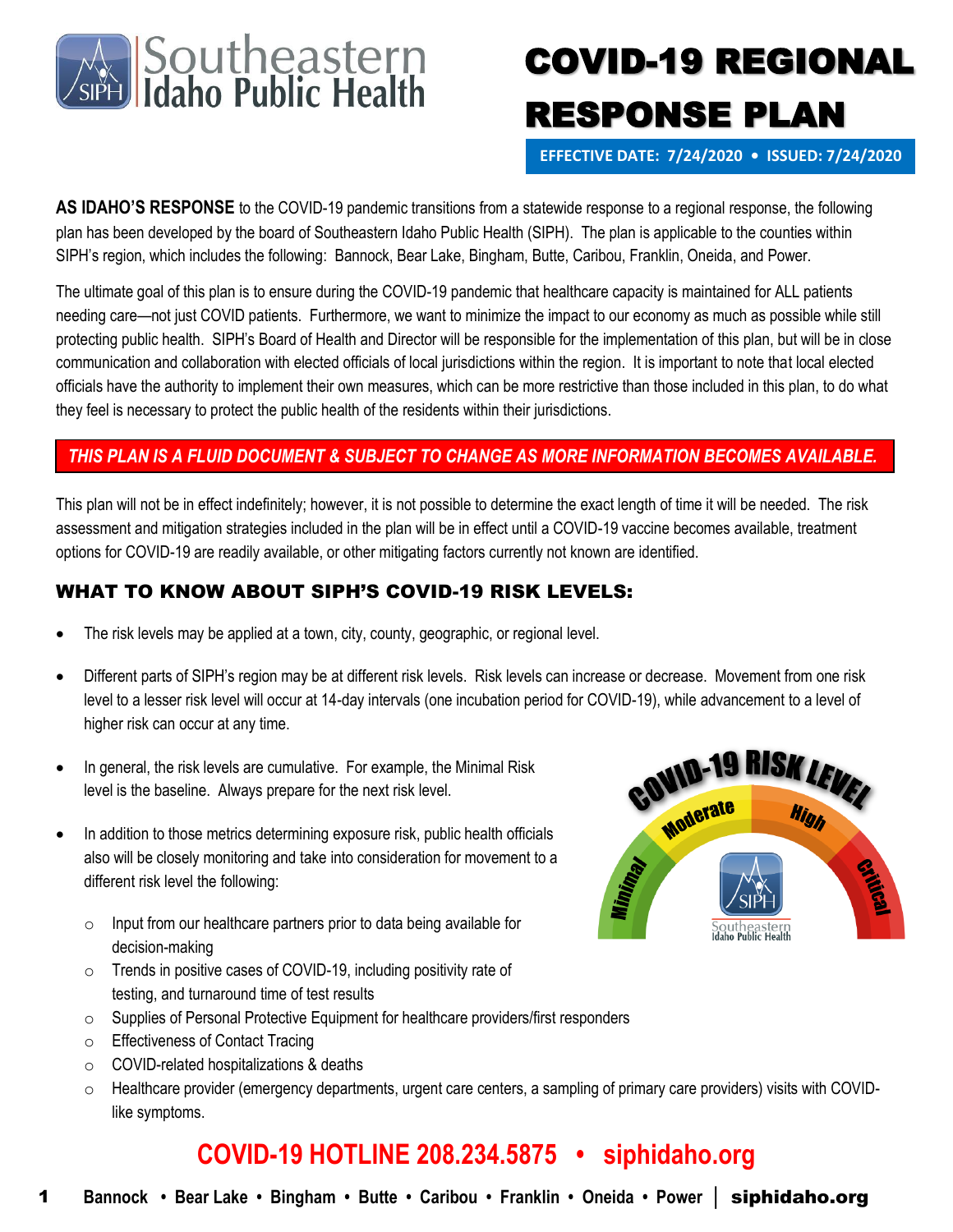

### COVID-19 REGIONAL RESPONSE PLAN **Issued 7/24/2020**

| <b>RISK LEVEL</b>                       | <b>MITIGATION STRATEGIES</b>                                                                                                                                                                                                                                                                                                                                                                                                                                                                                                                                                                                                                                                                                                                                                                                                                                                                                                             |
|-----------------------------------------|------------------------------------------------------------------------------------------------------------------------------------------------------------------------------------------------------------------------------------------------------------------------------------------------------------------------------------------------------------------------------------------------------------------------------------------------------------------------------------------------------------------------------------------------------------------------------------------------------------------------------------------------------------------------------------------------------------------------------------------------------------------------------------------------------------------------------------------------------------------------------------------------------------------------------------------|
| ¥<br>$\overline{\mathbf{R}}$<br>MINIMAL | REGARDLESS OF THE RISK LEVEL THROUGHOUT THE REMAINDER OF THE PANDEMIC, EVERYONE IS ASKED TO DO<br>THE FOLLOWING:<br>Stay home if you are sick<br>Maintain physical distance of 6 feet from others (outside of immediate family) whenever possible<br>Wear face coverings in public when physical distancing is not possible<br>Wash hands frequently for at least 20 seconds or use hand sanitizer<br>Large gatherings asked to implement: physical distancing, use of face coverings by staff and participants, increased<br>sanitization measures, and increased personal hygiene measures (handwashing/hand sanitizing).<br>Carefully monitor your health (refer to https://www.cdc.gov/coronavirus/2019-nCoV/index.html for more info)<br>$\bullet$<br>In addition, schools should implement strategies in response to these guidelines and those of Idaho Back to School Framework<br>2020 (https://www.sde.idaho.gov/re-opening/). |
|                                         |                                                                                                                                                                                                                                                                                                                                                                                                                                                                                                                                                                                                                                                                                                                                                                                                                                                                                                                                          |

| <b>RISK LEVEL</b>    | <b>METRICS MONITORED</b>                                                                                                                                                                                                                                                                                                                                                                                                                                                                                                                                                                                              | <b>MITIGATION STRATEGIES</b>                                                                                                                                                                                                                                                                                                                                                                                                                                                                                                                                                                                                                                                                                                                                                                                                                                                                                                  |
|----------------------|-----------------------------------------------------------------------------------------------------------------------------------------------------------------------------------------------------------------------------------------------------------------------------------------------------------------------------------------------------------------------------------------------------------------------------------------------------------------------------------------------------------------------------------------------------------------------------------------------------------------------|-------------------------------------------------------------------------------------------------------------------------------------------------------------------------------------------------------------------------------------------------------------------------------------------------------------------------------------------------------------------------------------------------------------------------------------------------------------------------------------------------------------------------------------------------------------------------------------------------------------------------------------------------------------------------------------------------------------------------------------------------------------------------------------------------------------------------------------------------------------------------------------------------------------------------------|
| <b>MODERATE RISK</b> | Rate of Active Cases > 10/10,000 population,<br>1.<br>sustained for 3 days<br>Approximate active cases by county to reach above rate:<br>Bannock: 88<br>Bear Lake: 6<br>$\bullet$<br>Bingham: 47<br>Butte: 3<br>Caribou: 7<br>Franklin: 14<br>$\bullet$<br>Oneida: 5<br>Power: 8<br>(Idaho's current ICU admission rate is 1.5% of all positive<br>cases. Based on this current rate, the above numbers of<br>active cases could yield 4 ICU admissions every 10 days<br>in Southeastern Idaho.)<br><b>OR</b><br>Hospitals' ICU bed capacity reaches 90% 2-3 times per<br>2.<br>week (surge capacity still available) | IN ADDITION TO THE CONTINUATION OF ALL<br><b>MITIGATION STRATEGIES FROM THE MINIMAL RISK</b><br>LEVEL, THE FOLLOWING RECOMMENDATIONS<br><b>WILL BE MADE:</b><br>Strongly recommend and advise the use of face<br>coverings when in public<br>Limit events and social gatherings to no more than<br>$\bullet$<br>150 people<br>Vulnerable populations (elderly, individuals with<br>$\bullet$<br>underlying health conditions) take extra precautions<br>Telework where possible and feasible with business<br>$\bullet$<br>operations<br>Minimize non-essential travel<br>$\bullet$<br>Congregate living facilities (long term care, nursing<br>$\bullet$<br>homes, correctional facilities, etc.) to implement strict<br>health policies for staff and visitors to avoid potential<br>outbreaks<br>Schools should implement plans in response to<br>these guidelines and those of the Idaho Back to<br>School Framework 2020 |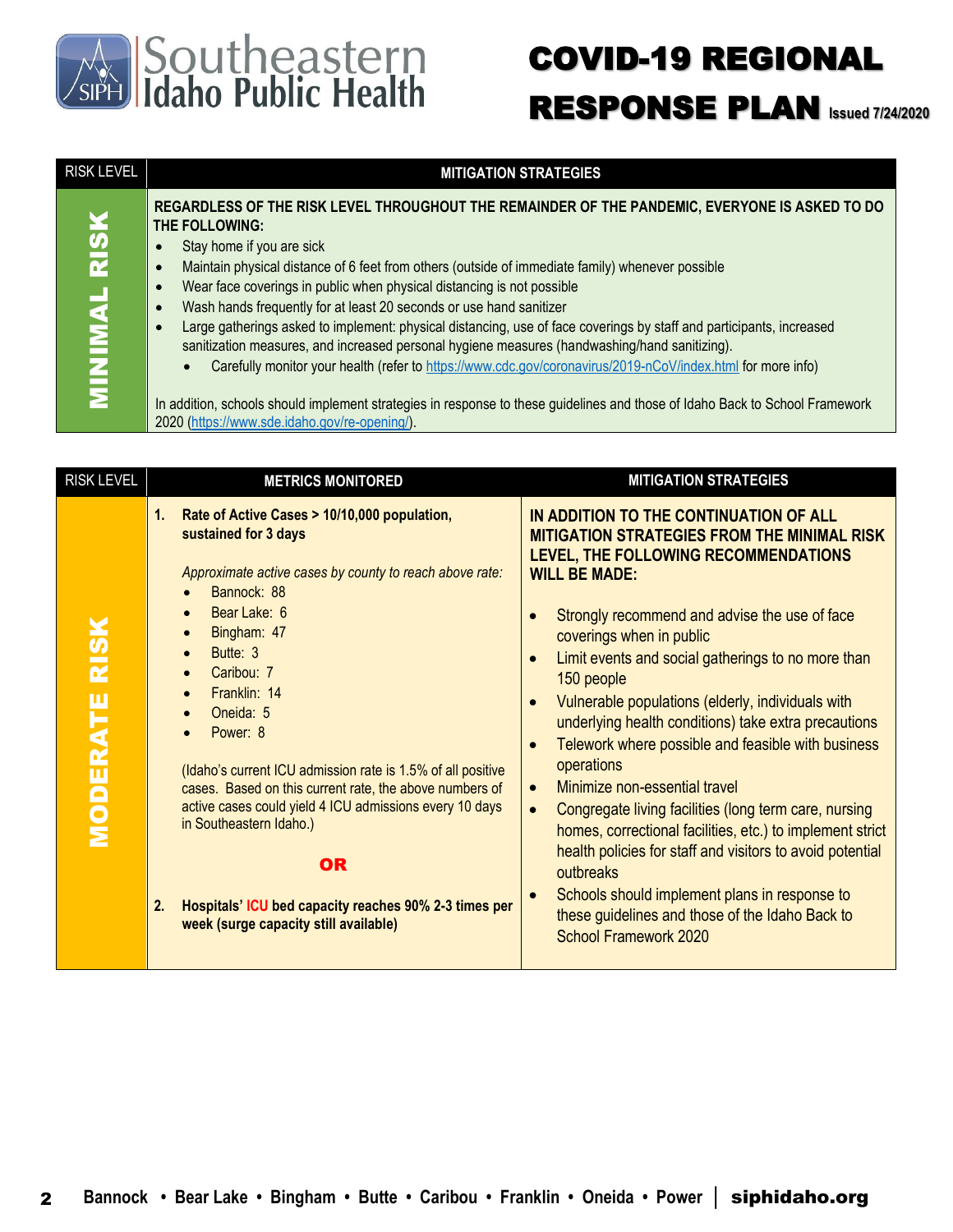

## COVID-19 REGIONAL RESPONSE PLAN **Issued 7/24/2020**

| <b>RISK LEVEL</b> | <b>METRICS MONITORED</b>                                                                                                                                                                                                                                                                                                                                                                                                                                                                                                                                                                                                                                                                                                                                                                                                                                                                                                                                                                                                                                                                                                                                                                                                 | <b>MITIGATION STRATEGIES</b>                                                                                                                                                                                                                                                                                                                                                                                                                                                                                                                                                                                                                                                                                                                                                                                                                                                                                                                                                                                                                                                                                                                                                                                                                                                                                                                                         |
|-------------------|--------------------------------------------------------------------------------------------------------------------------------------------------------------------------------------------------------------------------------------------------------------------------------------------------------------------------------------------------------------------------------------------------------------------------------------------------------------------------------------------------------------------------------------------------------------------------------------------------------------------------------------------------------------------------------------------------------------------------------------------------------------------------------------------------------------------------------------------------------------------------------------------------------------------------------------------------------------------------------------------------------------------------------------------------------------------------------------------------------------------------------------------------------------------------------------------------------------------------|----------------------------------------------------------------------------------------------------------------------------------------------------------------------------------------------------------------------------------------------------------------------------------------------------------------------------------------------------------------------------------------------------------------------------------------------------------------------------------------------------------------------------------------------------------------------------------------------------------------------------------------------------------------------------------------------------------------------------------------------------------------------------------------------------------------------------------------------------------------------------------------------------------------------------------------------------------------------------------------------------------------------------------------------------------------------------------------------------------------------------------------------------------------------------------------------------------------------------------------------------------------------------------------------------------------------------------------------------------------------|
| <b>HIGH RISK</b>  | Rate of Active Cases > 20/10,000 population,<br>1.<br>sustained for 3 days<br>Approximate active cases by county to reach above rate:<br>Bannock: 176<br>$\bullet$<br>Bear Lake: 12<br>$\bullet$<br>Bingham: 94<br>$\bullet$<br>Butte: 5<br>$\bullet$<br>Caribou: 14<br>$\bullet$<br>Franklin: 28<br>$\bullet$<br>Oneida: 9<br>$\bullet$<br>Power: 15<br>(Idaho's current ICU admission rate is 1.5% of all<br>positive cases. Based on this current rate, the<br>above numbers of active cases could yield 7 ICU<br>admissions every 10 days in Southeastern Idaho.)<br><b>OR</b><br><b>Outbreak(s) Occurring at:</b><br>2.<br>Hospitals/Healthcare Providers/ Emergency Medical<br>$\bullet$<br><b>Services</b><br>Critical Infrastructure Services (Fire, Law<br>$\bullet$<br>Enforcement, Utilities, etc.)<br>Congregate Living Facilities (assisted living facilities,<br>$\bullet$<br>nursing homes, correctional facilities)<br>Schools/Institutions of Higher Learning<br>$\bullet$<br>Mass Gatherings/events that limit public health's<br>ability to conduct contact tracing<br><b>OR</b><br>3.<br><b>Hospitals' TOTAL bed capacity is reaching 90%</b><br>2-3 times per week (surge capacity still available) | IN ADDITION TO CONTINUATION OF ALL MITIGATION<br>STRATEGIES FROM MINIMAL RISK LEVEL, THE<br><b>FOLLOWING RECOMMENDATIONS WILL BE MADE:</b><br>Strongly recommend and advise face coverings when in<br>$\bullet$<br>public<br>Limit gatherings to no more than 50 people<br>$\bullet$<br>Encourage vulnerable populations (elderly, individuals<br>$\bullet$<br>with underlying health conditions) to self-isolate<br>Strongly encourage telework for those that are able<br>$\bullet$<br>Limiting travel/visitors to the region as well as travel within<br>$\bullet$<br>the State to areas with high rates of spread<br>Congregate living facilities close to visitors and extra<br>$\bullet$<br>precautions implemented for employees<br>Hospitals suspend scheduled, non-essential surgeries<br>$\bullet$<br>Businesses implement delivery/curb-side services as<br>$\bullet$<br>much as possible<br>Places of worship implement virtual services where<br>$\bullet$<br>possible<br>Discontinue youth and adult sports/activities in which<br>$\bullet$<br>physical distancing is not possible<br>Consider industry-specific measures/restrictions<br>$\bullet$<br>Schools should implement plans in response to these<br>$\bullet$<br>guidelines and those of Idaho Back to School Framework<br>2020<br>NOTE: Any or all of these strategies may be implemented. |